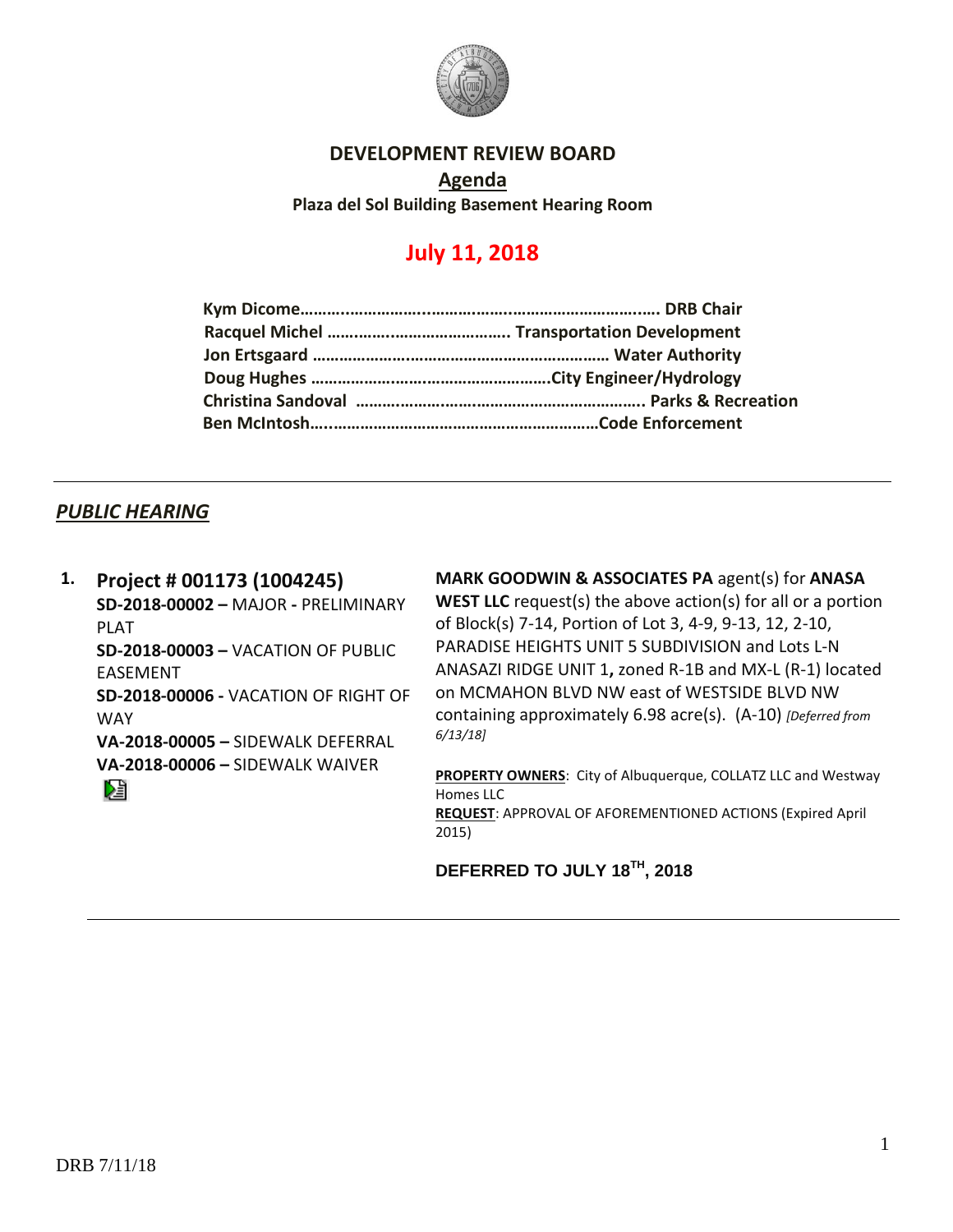**2. Project # 001186 (1008660) SI-2018-00043 –** SITE PLAN FOR BUILDING PERMIT **ADAMS ENGINEERING** agent(s) for **MCDONALD'S LLC** request(s) the above action(s) for all or a portion of Lots A and B, Block 101, BEL AIR SUBDIVISION, zoned MX-M (SU-3 MU-UPT/Buffer), located at 5900 MENAUL BLVD. containing approximately .947 acre(s). (H-18) *[Deferred from 6/13/18]* **PROPERTY OWNERS**: FIRST NATIONAL BANK TRUSTEE C /O CONQUISTADORES INC. TRACT B, MILLER INVESTMENTS NC. **REQUEST**: DEMO/REBUILD McDONALD'S WITH DRIVE-THRU **DEFERRED TO AUGUST 1ST, 2018. 3. Project# 001195 (1007140) SD-2018-00037 –**SITE DEVELOPMENT PLAN FOR SUBDIVISION (18EPC-10010) **SD-2018-00020 –** SKETCH PLAT **MRWM** agent(s) for **CITY OF ALBUQUERQUE PARKS & RECREATION** request(s) the above action(s) for all or a portion of TRACT 1-C-1 & 1-C-2, JUAN TABO HILLS UNIT 3A**,**  zoned NR-PO-B, located on MONACHOS RD SE between JUAN TABO BLVD SE and VIA POSADA SE containing approximately 27 acre(s). (M-22) *[Deferred from 6/13/18]* **PROPERTY OWNERS**: CITY OF ALBUQUERQUE **REQUEST**: DRB SIGN-OFF OF EPC SITE DEVELOPMENT PLAN FOR SUBDIVISION (3-8-2018) AND A SKETCH PLAT FOR REVIEW AND COMMENT **DEFERRED TO JULY 18TH, 2018. 4. Project# 001192 (1003993) SI-2018-00036 –** SITE PLAN FOR BUILDING PERMIT  $(18EPC-40020)$ **CONSENSUS PLANNING** agent(s) for **THAKUR ENTERPRISES** LLC request(s) the above action(s) for all or a portion of TRACT A-36-A, TOWN OF ATRISCO GRANT NORTHEAST UNIT**,** zoned MX-L (SU-2 USES PERMISSIVE AND CONDITIONAL IN O-1), located on COORS BLVD NW - north of SEQUOIA RD and east of ATRISCO DRIVE containing approximately 4.04 acre(s). (G-11-Z) *[Deferred from 6/13/18]*

> **PROPERTY OWNERS**: MICHAEL MORTAJI & PARASTO BAGHAE-POUR **REQUEST**: DRB SIGN OFF OF EPC SITE DEVELOPMENT PLAN FOR BUILDING PERMIT (5-10-2018)

> **WITH THE SIGNING OF THE INFRASTRUCTURE LIST DATED** *JULY 11TH, 2018***, THE SITE DEVELOPMENT PLAN FOR BUILDING PERMIT WAS APPROVED WITH DELEGATION TO PLANNING.**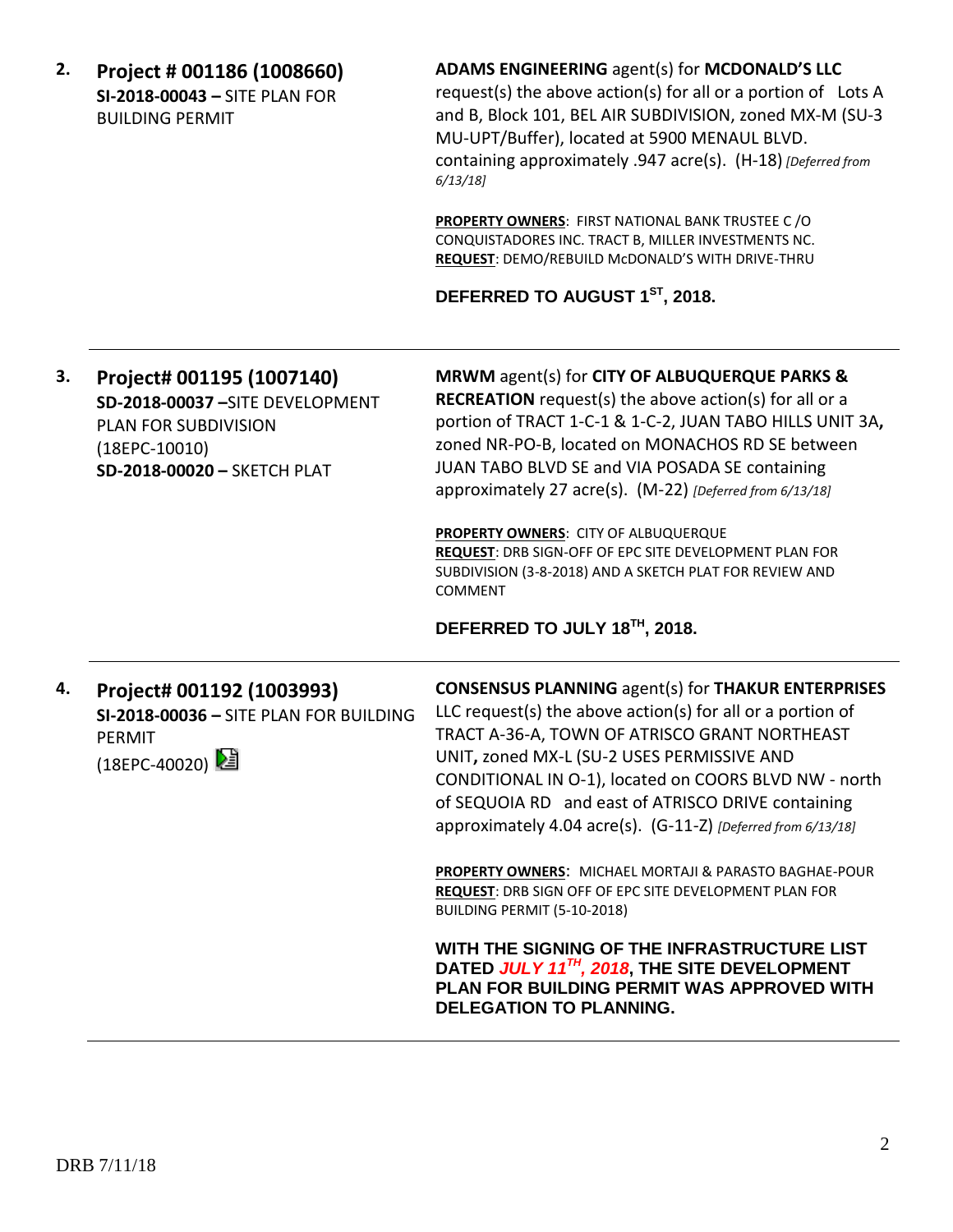# **5. Project #1006864 18DRB-70155** MAJOR - PRELIMINARY PLAT APPROVAL **18DRB-70157** SIDEWALK WAIVER **18DRB-70158** SUBDN DESIGN VARIANCE FROM MIN DPM STDS **18DRB-70159** MINOR - TEMP DEFR SWDK CONST<sup>[24]</sup>

**BOHANNAN HUSTON INC** agent(s) for **PULTE DEVELOPMENT OF NEW MEXICO, INC** request(s) the aforementioned action(s) for all or a portion of: Tract(s) N-2-B-1, N-2-B-2, N-2-C-1, WATERSHED SUBDIVISION**,** zoned PC (SU-2 FOR PDA), located on MIREHAVEN PARKWAY between BEAR LAKE WAY and MIREHAVEN PARKWAY containing approximately 61.84 acre(s). (H-8) ) *[deferred from 6/6/18, 6/20/18]*

**WITH THE SIGNING OF THE INFRASTRUCTURE LIST DATED** *JULY 11TH, 2018* **AND WITH AN APPROVED GRADING AND DRAINAGE PLAN ENGINEER STAMP DATED** *JULY 9, 2018* **THE PRELIMINARY PLAT WAS APPROVED.**

**THE SIDEWALK WAIVER WAS APPROVED AS SHOWN ON EXHIBIT C IN THE PLANNING FILE.**

**A SUBDIVISION DESIGN VARIANCE FROM MINIMUM DPM DESIGN STANDARDS WAS APPROVED AS SHOWN ON EXHIBIT IN THE PLANNING FILE.**

**THE TEMPORARY DEFERRAL OF CONSTRUCTION OF SIDEWALKS ON THE INTERIOR STREETS WAS APPROVED AS SHOWN ON EXHIBIT IN THE PLANNING FILE.** 

# *MINOR CASES*

**6.**

## **Project # 001254 (1003675) SURV-TEK INC.,** agents for the **CITY OF ALBUQUERQUE**

**SD-2018-00028 –** PRELIMINARY/ request(s) the aforementioned action(s) for all or a portion

FINAL PLAT **A**  Lots 5 & 6, TORRES ADDITION and a vacated portion of ESPERANZA DRIVE NW, zoned R-ML and R1-B, located on CENTRAL AVE NW between 57th and 58th STREET NW, containing approximately 3.789 acre(s). (K-11) *[deferred from 6/6/18, 6/20/18, 6/27/18]*

> **PROPERTY OWNERS:** CITY OF ALBUQUERQUE, REZA EMMA ESTHER & REZA EVA SARAH **REQUEST:** REPLATTING 3 EXISTING LOTS AND A PORTION OF VACATED R/W INTO 1 TRACT

 **THE PRELIMINARY/FINAL PLAT WAS APPROVED WITH FINAL SIGN OFF DELEGATED TO PLANNING.**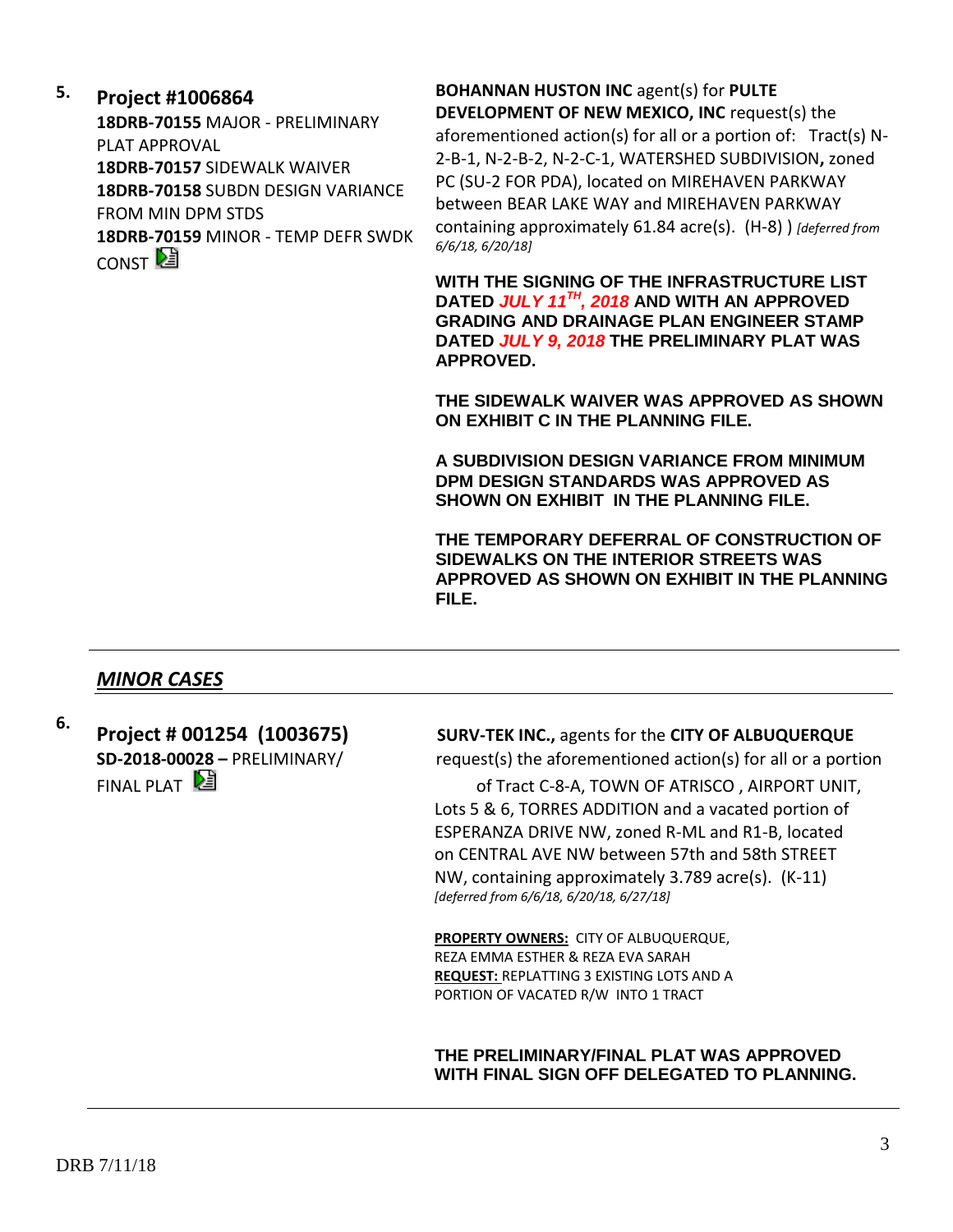| 7. | Project # 001271 (1009881)<br>SD-2018-00033- EXTENSION OF<br><b>INFRASTRUCTURE IMPROVEMENTS</b><br>AGREEMENT (IIA) <b>2</b> 2                     | RESPEC, INC. agent(s) for LEGACY HOSPITALITY, LLC<br>request(s) the aforementioned action(s) for all or a portion<br>of LT 1 of LEGACY APARTMENTS, zoned NR-BP, located on<br>ALAMEDA BLVD NE between SAN PEDRO DRIVE NE and<br>LOUISIANA BLVD NE, containing approximately 12.4acre(s).<br>$(C-18)$                                                                                                                                                           |
|----|---------------------------------------------------------------------------------------------------------------------------------------------------|----------------------------------------------------------------------------------------------------------------------------------------------------------------------------------------------------------------------------------------------------------------------------------------------------------------------------------------------------------------------------------------------------------------------------------------------------------------|
|    |                                                                                                                                                   | PROPERTY OWNERS: VANDY INVESTMENTS LLCC/O LEGACY<br><b>HOSPITALITY LLC</b><br>REQUEST: ONE YEAR EXTENSION TO THE INFRASTRUCTURE<br>IMPROVEMENTS AGREEMENT (TIED TO SITE PLAN)                                                                                                                                                                                                                                                                                  |
|    |                                                                                                                                                   | A ONE YEAR EXTENSION TO THE INFRASTRUCTURE<br><b>LIST IMPROVEMENTS WAS APPROVED.</b>                                                                                                                                                                                                                                                                                                                                                                           |
| 8. | Project # 001277 (1010327)<br>SD-2018-00034- PRELIMINARY/ FINAL<br>PLAT <sup>D</sup>                                                              | <b>SURV-TEK</b> agent(s) for <b>STEVE MAESTAS</b> request(s) the<br>aforementioned action(s) for all or a portion of LOT 1-A of<br>LOTS 1-A and 1-B, NORRIS AND MARGARET PENNY<br>ADDITION and LOT 2, NORRIS AND MARGARET PENNY<br>ADDITION, zoned NR-LM, located on MCLEOD RD NE and<br>PAN AMERICAN FREEWAY, containing approximately 4.9<br>$\arccos(5)$ . (F-17)<br>PROPERTY OWNERS: 4404 MCLEOD LLC<br>REQUEST: REPLAT OF 2 EXISTING LOTS INTO 2 NEW LOTS |
|    |                                                                                                                                                   | DEFERRED TO JULY 18, 2018.                                                                                                                                                                                                                                                                                                                                                                                                                                     |
| 9. | <b>Project #1007489</b><br>18DRB-70125 - VACATION OF PRIVATE<br><b>EASEMENT</b><br>18DRB-70126 MINOR - PRELIMINARY/<br>FINAL PLAT <sup>[24]</sup> | ISAACSON AND ARFMAN PA agent(s) for YES HOUSING,<br><b>INC</b> request(s) the aforementioned action(s) for all or a<br>portion of: Tract(s) B1, WEST ROUTE 66 ADDITION II,<br>zoned MX-M (C-2), located on CENTRAL AVE NW and<br>UNSER BLVD NW, containing approximately 6.222 acre(s).<br>(K-10) [deferred from 4/25/18, 5/16/18, 5/23/18, 6/6/18, 6/20/18]                                                                                                   |
|    |                                                                                                                                                   | DEFERRED TO JULY 18, 2018.                                                                                                                                                                                                                                                                                                                                                                                                                                     |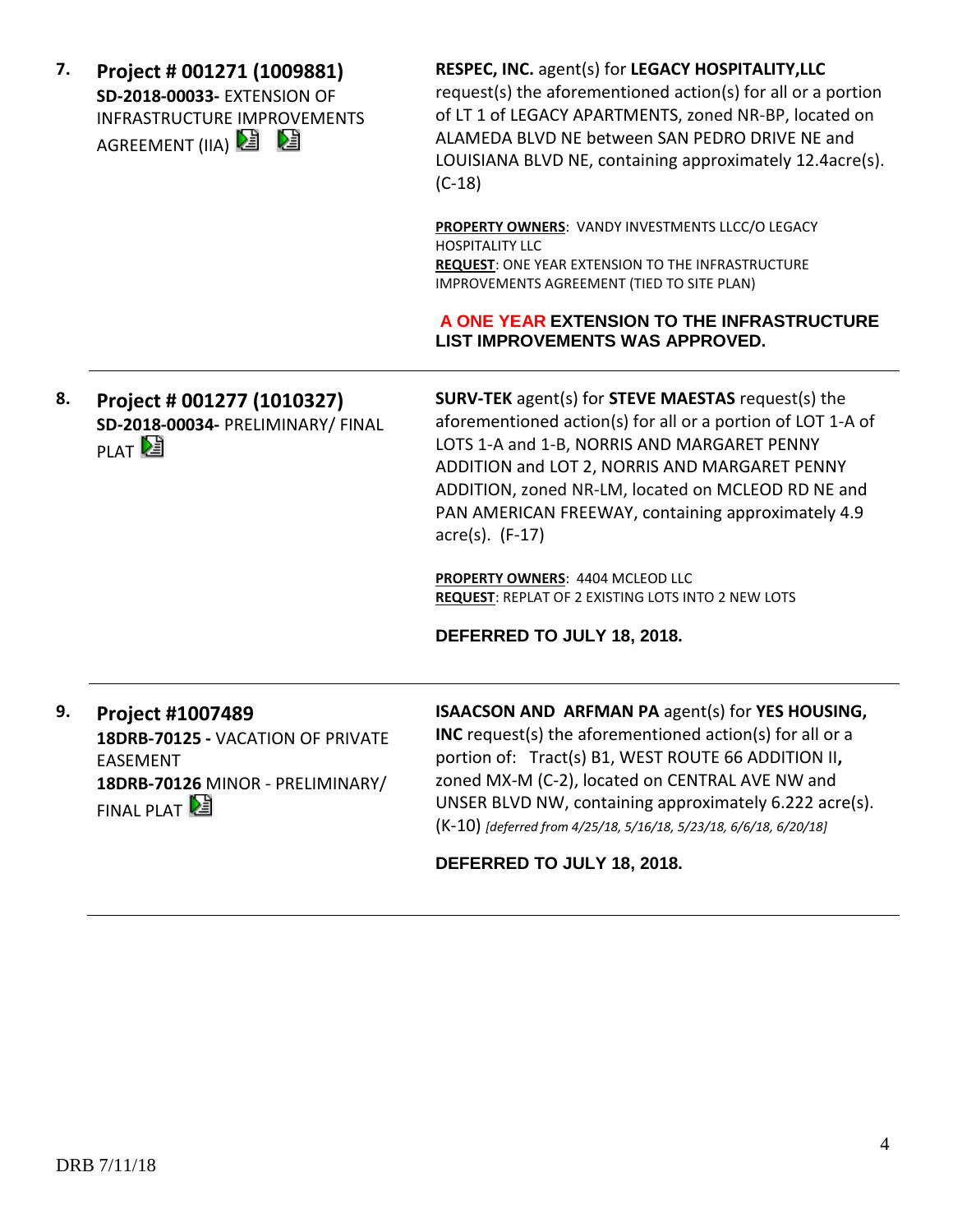| 10. | Project #001183 (1004000)<br>SI-2018-00031 - SITE DEVELOPMENT<br>PLAN FOR BUILDING PERMIT<br>AMENDMENT <sup>2</sup> | TIERRA WEST, LLC agent(s) for PARADISE HILLS HOLDING<br><b>COMPANY INC. C/O MCLAUGHLIN MICHAEL request(s) the</b><br>aforementioned action(s) for all or a portion of TR A-1 PLAT<br>FOR TR A-1 ALBUQUERUE WEST UNIT 2, zoned NR-C,<br>located on PARADISE BLVD NW east of EAGLE RANCH RD<br>NW, containing approximately 3.482 acre(s). (C-13) [deferred<br>from 6/6/18, 6/20/18]<br>PROPERTY OWNERS: PARADISE HILLS HOLDING COMPANY INC.<br>REQUEST: AMENDING AN EPC APPROVED SITE PLAN<br>DEFERRED TO JULY 18, 2018. |
|-----|---------------------------------------------------------------------------------------------------------------------|-------------------------------------------------------------------------------------------------------------------------------------------------------------------------------------------------------------------------------------------------------------------------------------------------------------------------------------------------------------------------------------------------------------------------------------------------------------------------------------------------------------------------|
| 11. | Project # 1011551<br>SD-2018-00007 - MINOR - PRELIMINARY/<br>FINAL PLAT <sup>[24]</sup>                             | <b>NICHOLAS NUCCIO</b> , applicant, request(s) the a<br>forementioned action(s) for all or a portion of Lot 10 and<br>east half of Lot 11, RAYNOLDS ADDN, zoned R-T, located at<br>122. 1220 IRON AVENUE SW, containily approximately<br>acres (K-13) IND DEF from 5/23/18<br>WITH AN APPROVED GRADING AND DRAINAGE PLAN<br><b>ENGINEER STAMP DATED APRIL 3RD 2018,</b><br>THE PRELIMINARY/FINAL PLAT WAS APPROVED<br>WITH FINAL SIGN OFF DELEGATED TO PLANNING.                                                        |
|     | SKETCH PLAT                                                                                                         |                                                                                                                                                                                                                                                                                                                                                                                                                                                                                                                         |
| 12. | <b>Project # 001284</b><br><b>PS-2018-00006- SKETCH PLAT</b><br>V                                                   | <b>CARTESIAN SURVEYS agent(s) for LEGACY HOSPITALITY</b><br>request(s) the aforementioned action(s) for all or a portion<br>of TRACTS A-2-A-1 and A-2-A-2 OF PARK SQUARE (A REPL<br>OF TR A-2-A PARK SQUARE), zoned MX-H, located on<br>AMERICAS PKWY NE south of INDIAN SCHOOL RD NE and<br>east of LOUISIANA BLVD NE, containing approximately<br>4.076 $\arccos 4.18$ )<br>PROPERTY OWNERS: KASSAM LAND ACQUISITION 10 LLC AND NEW                                                                                   |
|     |                                                                                                                     | OMNI HOSPITALITY LLC C/O LEGACY HOSPITALITY LLC<br>REQUEST: REPLAT OF 2 EXISTING LOTS INTO 2 NEW LOTS                                                                                                                                                                                                                                                                                                                                                                                                                   |
|     |                                                                                                                     | THE SKETCH PLAT WAS REVIEWED AND COMMENTS<br><b>WERE PROVIDED.</b>                                                                                                                                                                                                                                                                                                                                                                                                                                                      |